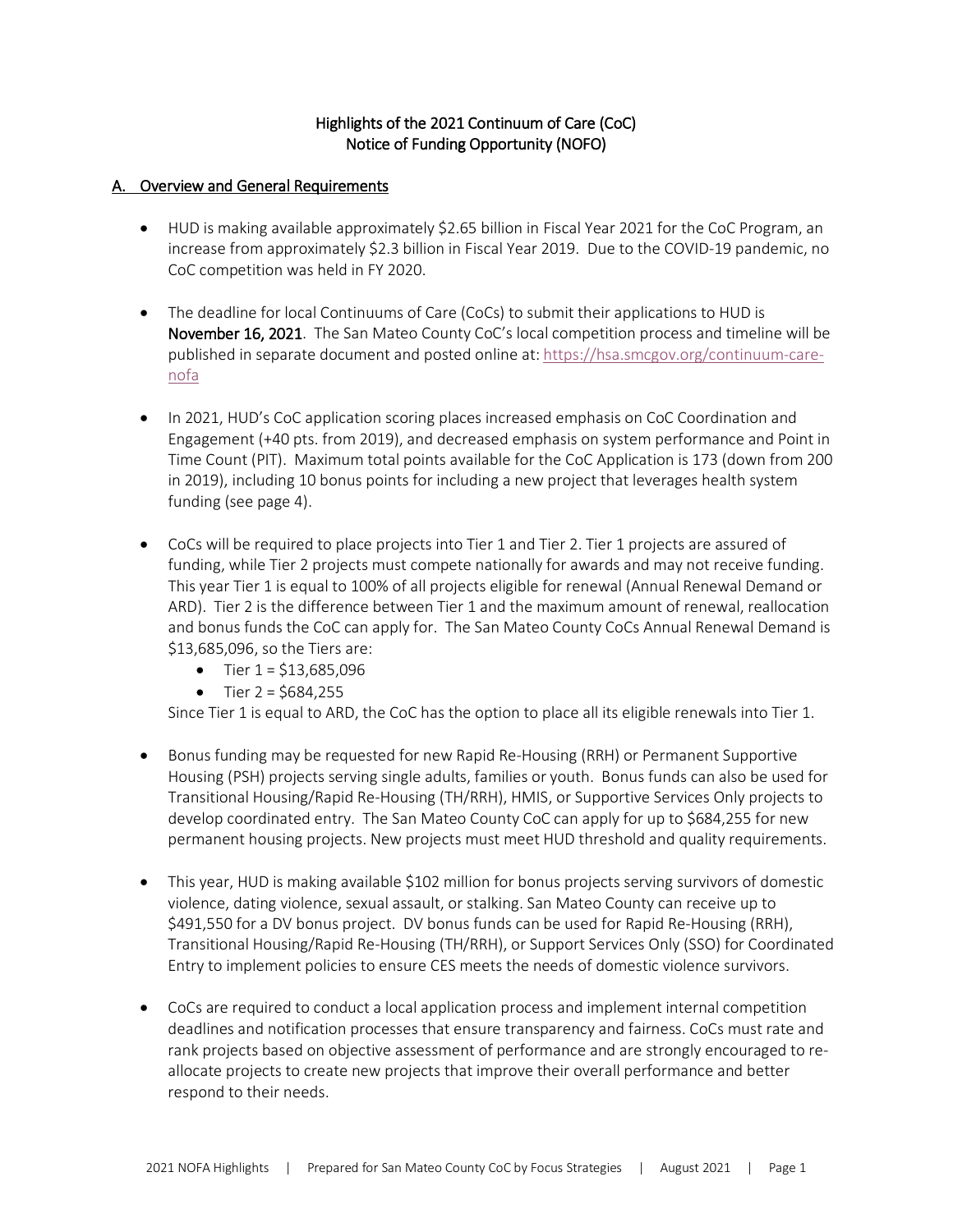• Re-allocated funds may be used to create new RRH, PSH or TH/RRH projects. Re-allocated funds may also be used to create HMIS or Coordinated Entry projects operated by the Collaborative Applicant (HSA).

# B. HUD Policy Priorities

This year, HUD has established 7 policy priorities, most of which are new or significantly modified since 2019:

### 1. Ending Homelessness For all Persons

- Identify, engage, and effectively serve all persons experiencing homelessness.
- Measure performance based on local data that considers the challenges faced by all subpopulations experiencing homelessness in the geographic area.
- Partner with housing, health care, and supportive services providers to expand housing options, such as permanent supportive housing, housing subsidies, and rapid rehousing.
- Use local data to determine the characteristics of individuals and families with the highest needs and longest experiences of homelessness to develop housing and supportive services tailored to their needs.

### 2. Use a Housing First Approach

- Prioritize rapid placement and stabilization in permanent housing, without service participation requirements or preconditions.
- Help individuals and families move quickly into permanent housing.
- Measure and help projects reduce the length of time people experience homelessness.
- Engage landlords and property owners to identify an inventory of housing available for rapid rehousing and permanent supportive housing participants, remove barriers to entry, and adopt client-centered service methods.
- Assess how well Housing First approaches are being implemented.
- 3. Reducing Unsheltered Homelessness.
	- Identify permanent housing options for people who are unsheltered.
- 4. Improving System Performance.
	- Use system performance measures (e.g., average length of homeless episodes, rates of return to homelessness, rates of exit to permanent housing destinations) to determine effectiveness of programs and systems.
	- Use Coordinated Entry process to promote participant choice, coordinate homeless assistance and mainstream housing, and services to ensure people experiencing homelessness receive assistance quickly, and make homelessness assistance open, inclusive, and transparent.
	- Review all CoC projects eligible for renewal in FY 2021 to determine their effectiveness in serving people experiencing homelessness, including cost-effectiveness.
	- Look for opportunities to implement continuous quality improvement and other process improvement strategies.
	- System performance measures will be a more significant rating factor in FY 2022 and beyond.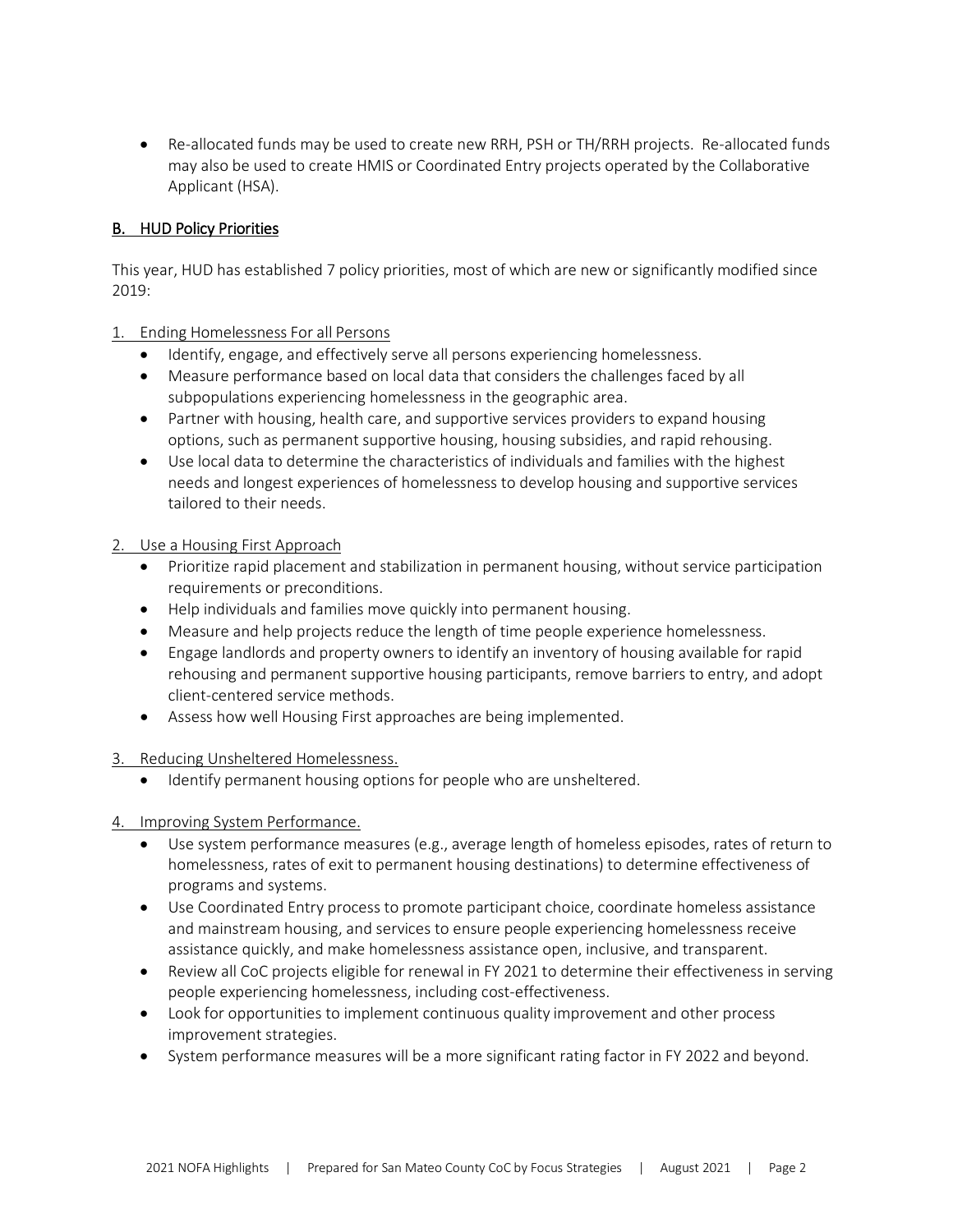- 5. Partnering with Housing, Health, and Service Agencies.
	- Work closely with public and private healthcare organizations and assist program participants to obtain medical insurance to address healthcare needs.
	- Partner closely with PHAs and state and local housing organizations to utilize coordinated entry, develop housing units, and provide housing subsidies to people experiencing homelessness.
	- Implement targeted programs such as Emergency Housing Vouchers, HUD-VASH, Mainstream Vouchers, Family Unification Program Vouchers, and other housing voucher programs targeted to people experiencing homelessness.
	- Coordinate with state and local housing agencies on the utilization of new HOME program resources provided through the Homelessness Assistance and Supportive Services Program that was created through the American Rescue Plan.
	- Partner with local workforce development centers to improve employment opportunities.
	- Work with tribal organizations to ensure that tribal members can access CoC-funded assistance when a CoC's geographic area borders a tribal area.

### 6. Racial Equity.

• In nearly every community, Black, Indigenous, and other people of color are substantially overrepresented in the homeless population. Review local policies, procedures, and processes to determine where and how to address racial disparities affecting individuals and families experiencing homelessness.

### 7. Persons with Lived Experience.

- Include in the local planning process people who are currently experiencing or have formerly experienced homelessness.
- People with lived experience should determine how local policies may need to be revised and updated, participate in CoC meetings and committees as stakeholders, provide input on decisions, and provide input related to the local competition process (e.g., how rating factors are determined).
- Seek opportunities to hire people with lived experience.

### C. Continuity of 2019 NOFA Elements

HUD continues to offer renewal applicants a range of flexibilities, including:

- Transition Grants. Applicants that want to transition one of their existing projects to a new project component (e.g., TH becomes RRH or RRH becomes PSH) can do so by voluntarily reallocating their existing grant and creating a new project. Unlike regular re-allocation, with Transition Grants there will be no "lag time" between the end of the old project and the beginning of the new project. Some other restrictions apply (see NOFA).
- Consolidation Grants. Applicants may consolidate two but no more than ten eligible renewal projects during the application process. Consolidated grants must have the same recipient and be of the same program type. Project combined through consolidation will continue uninterrupted.
- Project Expansion. CoCs may use either bonus or re-allocation funding to create new projects that are expansions of existing CoC-funded projects. Existing CoC-funded projects that wish to expand by adding additional beds and units may apply for a new project under the "expansion"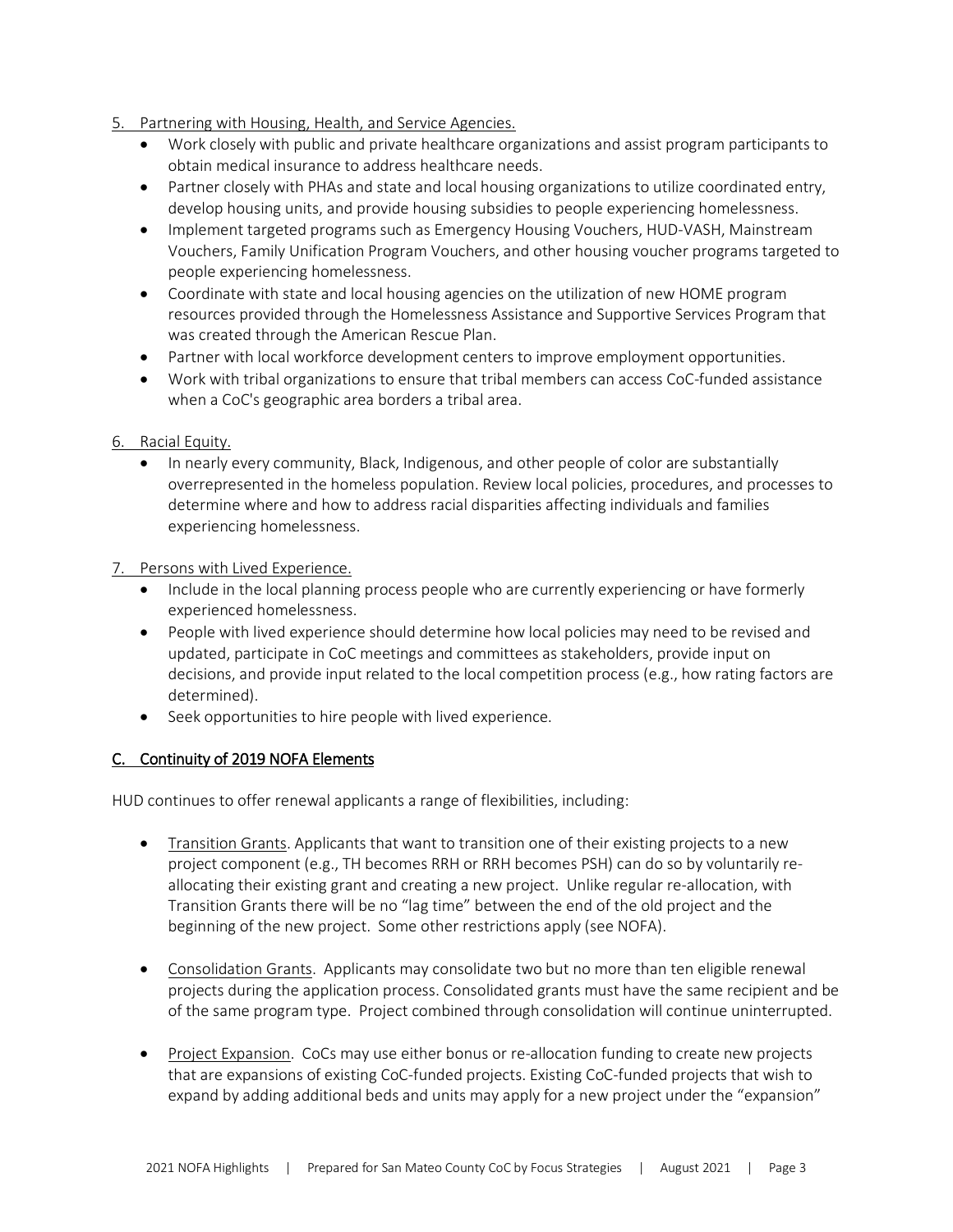option. The expansion units must operate identically to the existing project (same target population, service model, etc.).

• Homeless Youth definition is expanded if served by "youth-serving" provider. Any youth-serving provider funded under this NOFA may serve unaccompanied youth aged 24 and under (or families headed by youth aged 24 and under) who have an unsafe primary nighttime residence and no safe alternative to that residence. HUD interprets "youth-serving provider" as a private nonprofit organization whose primary mission is to provide services to youth aged 24 and under and families headed by youth aged 24 and under. HUD interprets "living in unsafe situations" as having an unsafe primary nighttime residence and no safe alternative to that residence.

### D. Important Changes Since 2019

The list below summarizes the most important changes in the FY 2021 NOFO when compared to FY 2019. See NOFO for additional details.

- *Housing First*. Using the Housing First model to prioritize rapid placement and stabilization in permanent housing without service participation requirements or preconditions is returning in the FY 2021 CoC Program Competition.
- *Coordination with Housing and Healthcare*. HUD is incentivizing CoCs that create projects that coordinate with housing providers and healthcare organizations to provide permanent housing and rapid rehousing services. CoCs may receive up to 10 bonus points for new project applications that use housing vouchers and health care provided by healthcare services providers.
- *Coordination with Housing Authorities*. HUD increased the number of points in the NOFO related to CoC coordination with Public Housing Agencies
- *Racial Equity*. HUD has increased the number of points related to whether people of different races or ethnicities are less likely to receive homeless assistance or positive outcomes, whether racial or ethnic disparities are present, and whether CoCs and homeless providers have identified barriers that led to these disparities and have taken steps to eliminate these barriers to improve racial equity. Additionally, points were added to determine if CoCs are promoting racial equity through the rating factors used in the local CoC competition process.
- *People with Lived Experience*. A new category of points has been added to promote inclusion in the local planning process of current and former homeless persons with lived experience.
- *COVID-19*. Points were added related to how CoCs addressed challenges resulting from the outbreak of COVID-19 affecting individuals and families experiencing homelessness, including increased calls due to domestic violence, the need for additional assistance related to mainstream benefits and other assistance, and changes needed to the CoC's coordinated entry system.
- *CARES Act*. Points are being awarded for coordination with Emergency Solutions Grants (ESG) regarding CARES Act funding and distribution with the CoC's geographic area and use of these funds to address homelessness and COVID-19.